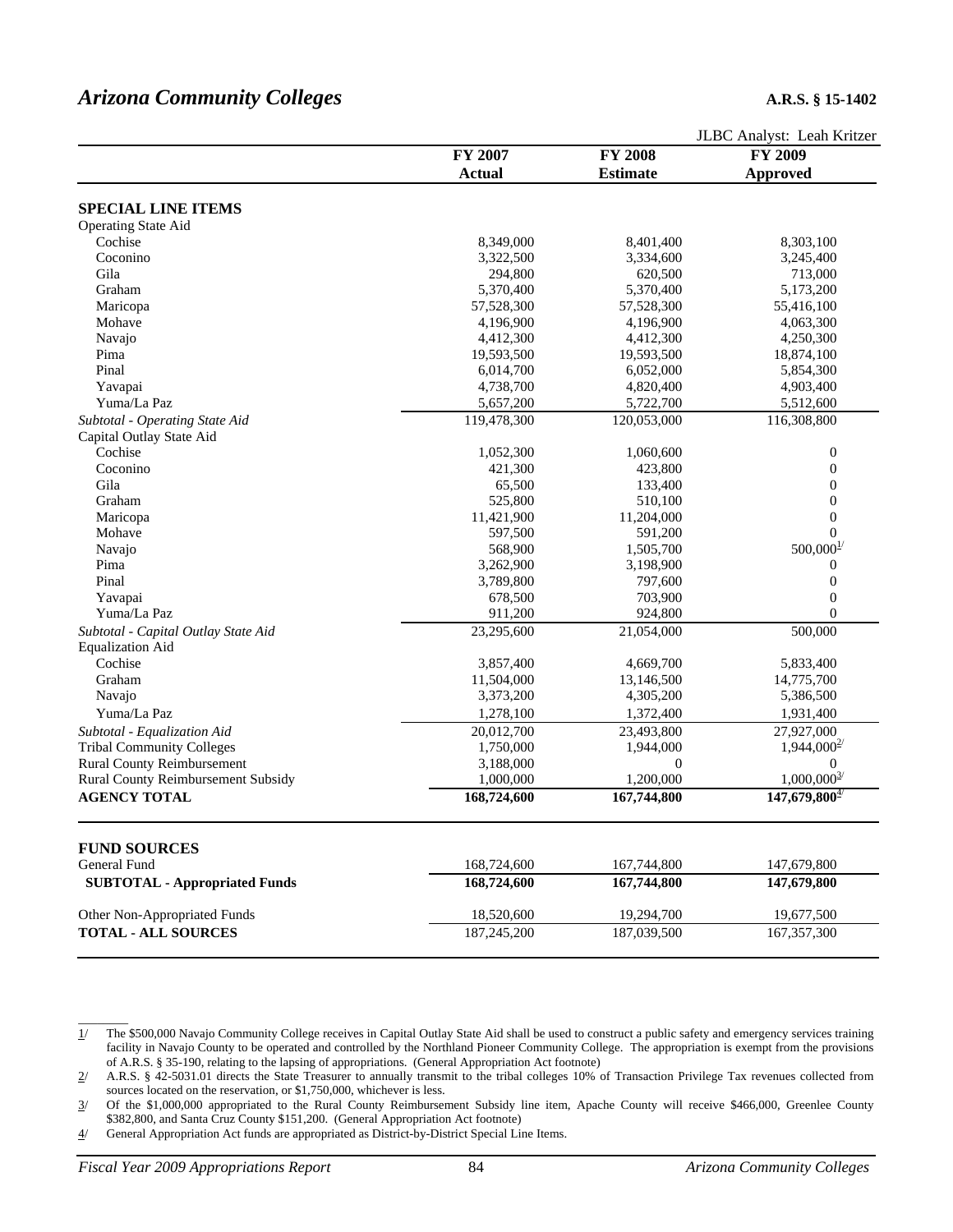**AGENCY DESCRIPTION** — The Arizona community college system is comprised of 10 college districts and 1 provisional district. Arizona's community colleges provide programs and training in the arts, sciences and humanities, and vocational education leading to an Associates degree, Certificate of Completion, or transfer to a Baccalaureate degree-granting college or university.

|                                                         | FY 2005 | FY 2006 | FY 2007 | FY 2009  |
|---------------------------------------------------------|---------|---------|---------|----------|
| <b>PERFORMANCE MEASURES</b>                             | Actual  | Actual  | Actual  | Approved |
| • No. of applied Baccalaureate programs collaboratively | NA      | ΝA      |         | 34       |
| developed with the universities.                        |         |         |         |          |

| <b>Operating State Aid</b> |  |
|----------------------------|--|
|----------------------------|--|

The budget provides \$116,308,800 from the General Fund for Operating State Aid in FY 2009. This amount funds the following adjustments:

#### **Enrollment Growth**

The budget provides an increase of \$689,000 from the General Fund in FY 2009 to fund the statutory formula for Operating State Aid.

#### **Operating State Aid Reduction**

The budget provides a decrease of \$(4,433,200) from the General Fund for FY 2009 for a lump sum reduction to Operating State Aid. In order to implement this reduction, the Education Budget Reconciliation Bill (BRB) for FY 2009 (Laws 2008, Chapter 287) notwithstands the program's statutory funding formula for FY 2009 and stipulates that its funding instead shall equal the amount appropriated in the General Appropriation Act.

The \$(4,433,200) lump sum reduction for Operating State Aid is part of an overall lump sum reduction of \$(5,497,700) that is included in the community college budget for FY 2009. The remaining \$(1,064,400) is taken from Equalization Aid, as described separately below. The budget allocates the total  $\$(5,497,700)$  amount between Operating State Aid and Equalization Aid and among the individual community colleges on a pro rata basis relative to what their respective full formula funding amounts would have been for FY 2009 without the reduction.

*Background* – The Operating State Aid Special Line Items provide each community college district with funds for continuing operating and maintenance expenses pursuant to A.R.S. § 15-1466.

Operating State Aid funding for FY 2009 (apart from the lump sum reduction described above) is based on audited FY 2007 enrollment of 118,308 Full Time Student Equivalent (FTSE), which has declined by (198) FTSE, or (0.2%) from FY 2006. *(See Table 1 for additional FTSE information.)* Despite the decrease in enrollment, there would have been a net increase of \$689,000 to fund enrollment growth under the statutory formula in FY 2009. The Operating State Aid formula adjusts state aid in an amount that reflects only growth in the FTSE enrollment count. This enrollment adjustment is calculated by multiplying the increase in the most recent year's actual FTSE for each district by the average state aid per FTSE appropriated in the current fiscal year. *(For FY 2009, the last actual FTSE data was from FY 2007.)*

The formula "holds harmless" districts with declining FTSE enrollment, as the formula does not adjust state aid downward for these districts. The Operating State Aid formula, however, prohibits a district from receiving growth funding unless the district's most recent audited FTSE count exceeds its highest audited FTSE count recorded from and after FY 2004.

Under this formula, district funding is still held harmless against declining enrollment; however, a district with declining enrollment in 1 year will not qualify for growth funding in subsequent years until the district's new enrollment total exceeds its highest enrollment total prior to any decline.

| <b>Table 1</b>                      |             |             |               |  |  |  |
|-------------------------------------|-------------|-------------|---------------|--|--|--|
| <b>Community College Enrollment</b> |             |             |               |  |  |  |
|                                     | FY 2006     | FY 2007     | Percentage    |  |  |  |
| <b>District</b>                     | <b>FTSE</b> | <b>FTSE</b> | <b>Change</b> |  |  |  |
| Cochise                             | 6.629       | 6,844       | 3.2%          |  |  |  |
| Coconino                            | 2.018       | 2.052       | 1.7%          |  |  |  |
| Gila                                | 635         | 753         | 18.6%         |  |  |  |
| Graham                              | 2,429       | 2,401       | $(1.2\%)$     |  |  |  |
| Maricopa                            | 70,025      | 69.561      | $(0.7\%)$     |  |  |  |
| Mohave                              | 2.815       | 2,866       | 1.8%          |  |  |  |
| Navajo                              | 2.408       | 2.304       | $(4.3\%)$     |  |  |  |
| Pima                                | 19,993      | 19,807      | $(0.9\%)$     |  |  |  |
| Pinal                               | 3.798       | 3.823       | 0.7%          |  |  |  |
| Yavapai                             | 3,352       | 3,618       | 7.9%          |  |  |  |
| Yuma/La Paz                         | 4.404       | 4,279       | $(2.8\%)$     |  |  |  |
| Total                               | 118.506     | 118.308     | $(0.2\%)$     |  |  |  |

#### *Capital Outlay State Aid*

The budget provides \$500,000 from the General Fund for Capital Outlay State Aid in FY 2009. This amount funds the following adjustments:

### **Rollback Public Safety Training Facility Funding**

The budget provides a decrease of \$(500,000) from the General Fund to roll back funding for the Northland Pioneer Community College Training Facility in FY 2009.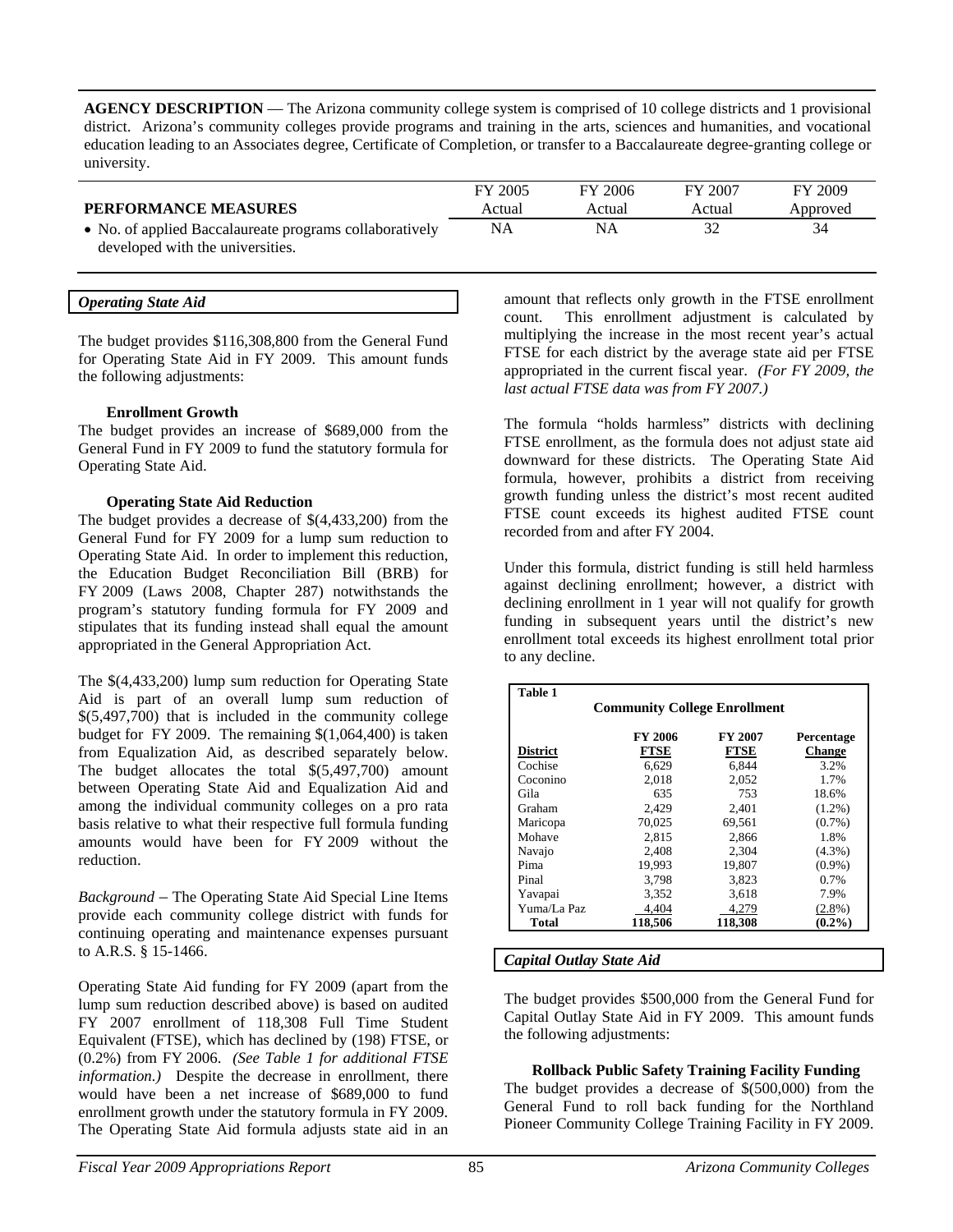Navajo Community College received \$1,000,000 from the General Fund in FY 2008 to construct a public safety and emergency services training facility in Navajo County, to be operated and controlled by Northland Pioneer Community College. This amount was intended to be continued in FY 2009, pursuant to a footnote in the General Appropriation Act for FY 2008. It is decreased to \$500,000, however, for FY 2009.

## **Suspension of Capital Outlay Formula**

The budget provides a decrease of \$(20,054,000) from the General Fund in FY 2009 to suspend the capital outlay funding formula. The approved amount includes a \$(20,000) decrease below FY 2008 to reflect formula changes and \$(20,034,000) to suspend the formula for FY 2009.

*Background* **–** The Capital Outline Special Line Items provide the community college districts with funds for capital land, building, and equipment needs pursuant to A.R.S. § 15-1464.

The Capital Outlay State Aid formula provides per capita funding to districts based on the district's size and the most recent years actual audited FTSE. The statutory formula provides \$210 per FTSE for districts with 5,000 or less FTSE or \$160 per FTSE for districts with greater than 5,000 FTSE. The FY 2009 Education BRB notwithstands the formula for the year and stipulates that its funding instead shall equal the amount appropriated in the General Appropriation Act.

Unlike Operating State Aid, the Capital Outlay State Aid formula does not hold harmless districts with declining FTSE; therefore, a decline in enrollment results in a reduction to Capital Outlay State Aid.

### *Equalization Aid*

The budget provides \$27,927,000 from the General Fund for Equalization Aid in FY 2009. This amount funds the following adjustment:

### **Formula Increase**

The budget provides an increase of \$5,497,600 from the General Fund in FY 2009 to fund the statutory funding formula for the program.

### **Equalization Aid Reduction**

The budget provides a decrease of \$(1,064,400) from the General Fund for FY 2009 for a reduction to Equalization Aid. In order to implement this reduction, the Education Budget Reconciliation Bill for FY 2009 (Laws 2008, Chapter 287) notwithstands the program's statutory funding formula for FY 2009 and stipulates that its funding instead shall equal the amount appropriated in the General Appropriation Act.

The \$(1,064,400) lump sum reduction for Equalization Aid is part of an overall lump sum reduction of \$(5,497,700) that is included in the community college budget for FY 2009. The remaining \$(4,433,200) is taken from Equalization Aid, as described separately above. The budget allocates the total \$(5,497,700) amount between Operating State Aid and Equalization Aid and among the individual community colleges on a pro rata basis relative to what their respective full formula funding amounts would have been for FY 2009 without the reduction.

*Background* – The Equalization Special Line Items provide additional state aid to qualifying community college districts whose tax base is insufficient to provide adequate funding for continuing operations and maintenance pursuant to A.R.S. § 15-1468.

Equalization Aid is paid to community college districts with property tax bases that are less than the minimum assessed value specified in A.R.S. § 15-1402. Under the Equalization Aid formula, the minimum assessed valuation is increased by the average growth in actual assessed valuation for the 2 most recent years for all rural districts with populations of less than 500,000 persons. For the FY 2009 Equalization Aid formula calculation, the minimum assessed valuation increased 16.7% to \$1.3 billion. The Education Budget Reconciliation Bill for FY 2009 notwithstands the formula for FY 2009 and appropriates the amount as specified in the General Appropriation Act. *(See Table 2 for the calculation of the growth rate.)* 

Equalization Aid is paid out based on the difference between minimum assessed valuation and the most recent actual assessed valuation for the district. Equalization Aid is calculated at the lesser of \$1.37 per \$100 of the district's assessed valuation or the district's levy rate. *(See Table 2 for a breakdown of Equalization Aid funding for qualifying districts.)* 

| Table 2                                                        |                   |                                                                       |              |  |  |  |  |
|----------------------------------------------------------------|-------------------|-----------------------------------------------------------------------|--------------|--|--|--|--|
| <b>Equalization Growth Factor for Tax Years (TY) 2006-2007</b> |                   |                                                                       |              |  |  |  |  |
|                                                                | TY 2006           | TY 2007                                                               | TY 2006-2007 |  |  |  |  |
| <b>District</b>                                                | <b>Primary AV</b> | Primary AV                                                            | % Growth     |  |  |  |  |
| Cochise*                                                       | \$734,609,600     | \$812,722,300                                                         | 10.6%        |  |  |  |  |
| Graham*                                                        | 115,866,200       | 135, 117, 600                                                         | 16.6%        |  |  |  |  |
| Navajo*                                                        | 734,836,700       | 812.314.300                                                           | 10.5%        |  |  |  |  |
| Yuma/LaPaz*                                                    | 975,290,300       | 1.108.394.800                                                         | 13.6%        |  |  |  |  |
| Coconino                                                       | 1,367,963,400     | 1,514,258,100                                                         | 10.7%        |  |  |  |  |
| Mohave                                                         | 1,604,391,600     | 1,890,688,700                                                         | 17.8%        |  |  |  |  |
| Pinal                                                          | 1.472.159.600     | 1.908.801.700                                                         | 29.7%        |  |  |  |  |
| Yavapai                                                        | 2,125,710,200     | 2.470.265.900                                                         | 16.2%        |  |  |  |  |
| <b>Total</b>                                                   | \$9,130,827,600   | \$10,652,563,400                                                      | 16.7%        |  |  |  |  |
|                                                                |                   |                                                                       |              |  |  |  |  |
|                                                                |                   | * These districts qualify to receive Equalization Aid under the state |              |  |  |  |  |
| funding formula.                                               |                   |                                                                       |              |  |  |  |  |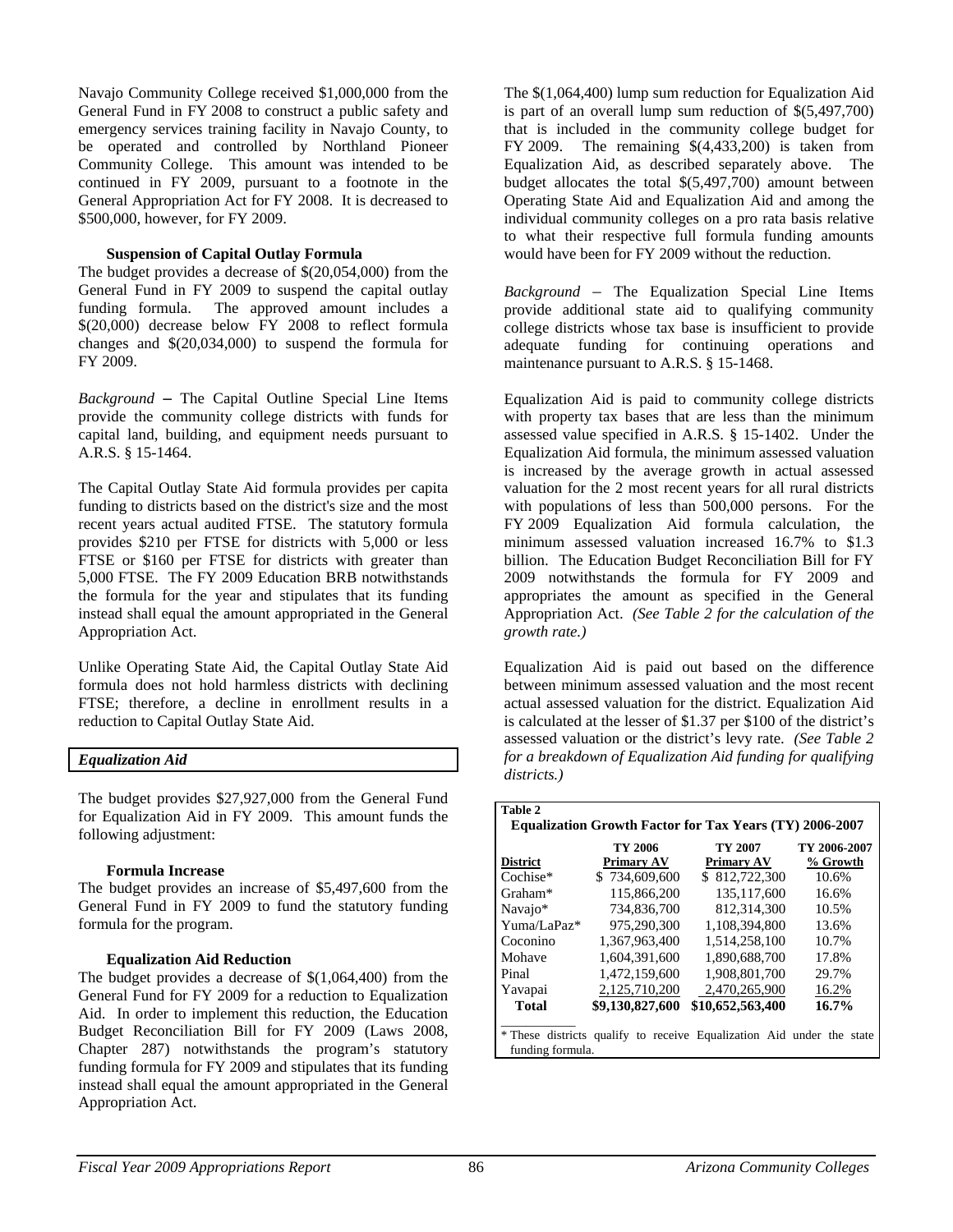# *Tribal Community Colleges*

The budget provides \$1,944,000 from the General Fund for Tribal Community Colleges in FY 2009. This amount is unchanged from FY 2008.

The Higher Education Budget Reconciliation Bill (Laws 2007, Chapter 265) allows any qualifying tribal community college to receive \$1,750,000, or 10% of the Transaction Privilege Tax revenues collected from sources located on Indian reservations, whichever is less. Chapter 265 repealed the statute that previously limited distribution of these monies to Diné College. As a result, Tohono O'odham College became eligible to receive General Fund monies starting in FY 2008.

The Tribal Community Colleges Special Line Item provides tribal community colleges with funding for maintenance, renewal, and capital expenses. Based on projected collections, Diné College will continue to be capped at \$1,750,000 and Tohono O'odham College will receive an estimated \$194,000. Actual amounts will depend on FY 2009 collections.Given the language of A.R.S. § 42-5031.01, these monies do not appear in the General Appropriation Act.

# *Rural County Reimbursement*

The Rural County Reimbursement Special Line Item reimburses community college districts for students enrolled from counties that are not a part of an established community college district. The appropriation is funded from the General Fund. Pursuant to A.R.S. § 15-1469.01, the FY 2007 expenditure of \$3,188,000 was offset by a corresponding reduction in the counties' sales tax apportionment. The payments made on behalf of the counties are not included in county expenditure limits established in the Arizona Constitution. The FY 2008 and FY 2009 dollar amounts are not yet known. Given the language of A.R.S. § 15-1469.01, these monies do not appear in the General Appropriation Act.

## *Rural County Reimbursement Subsidy*

The budget provides \$1,000,000 from the General Fund for Rural County Reimbursement Subsidy in FY 2009. This amount funds the following adjustment:

### **Subsidy Decrease**

The budget provides a decrease of \$(200,000) from the General Fund in FY 2009 for a rural county reimbursement subsidy. The subsidy partially reduces the amount that counties are required to pay for rural county reimbursement. Once the subsidy is taken into account, counties are still responsible for paying the remaining reimbursement amount.

This funding partially offsets the cost to counties that are not part of an established community college district. The funding is appropriated to Apache, Greenlee, and Santa Cruz Counties. Of the total \$1,000,000 appropriation, Apache receives \$466,000, Greenlee \$382,800, and Santa Cruz \$151,200.

### *Other Issues*

#### *Nursing Education*

Laws 2005, Chapter 330 established the Arizona Partnership for Nursing Education Demonstration Project. The purpose of the project is to enhance nursing education programs in Arizona, with the goal of doubling the current number of nursing graduates in the state by FY 2010.

Chapter 330 also established the Nursing Education Demonstration Project Fund. Monies in the fund are allocated to Arizona public universities and community colleges based on a comparison of the number of nursing students graduating in FY 2005 from those institutions. Monies allocated to the universities are administered by the Arizona Board of Regents, while monies allocated to the community colleges are passed through the Department of Commerce.

Chapter 330 annually appropriates \$4,000,000 from the General Fund to the Nursing Education Demonstration Project Fund from FY 2006 through FY 2010. Of the total \$4,000,000 annual appropriation, \$1,368,000 is allocated to the universities and \$2,632,000 is allocated to the community colleges. These amounts are based on FY 2005 nursing graduation rates. Total grant amounts are higher than the \$2.6 million appropriation in FY 2007 through FY 2009 given the carry forward amounts from previous years.

The community college funds are distributed using a competitive grant process. Three criteria were used to determine funding: the quality of the nursing program, how the program meets the geographic and diverse needs of its community, and the program budget.

In FY 2009, the Department of Commerce plans to distribute a total of \$3,039,500 in grants to community colleges. Grant awards declined slightly from FY 2008, due to non-renewals for several colleges. *(Table 3 shows grant distribution amounts.)*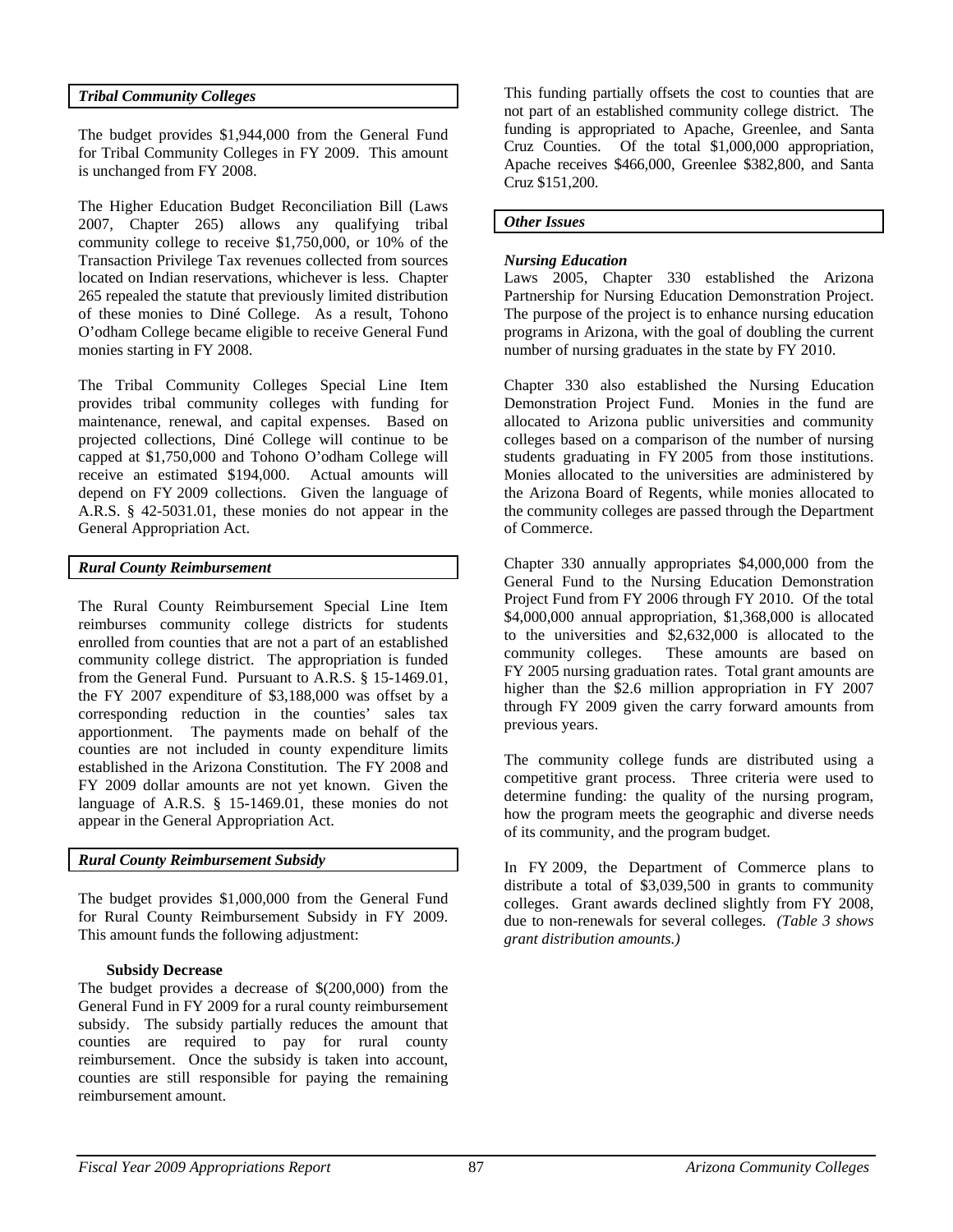| Table 3                               |             |                |             |  |  |  |
|---------------------------------------|-------------|----------------|-------------|--|--|--|
| <b>Distribution of Nursing Grants</b> |             |                |             |  |  |  |
| <b>Community College</b>              | FY 2007     | <b>FY 2008</b> | FY 2009     |  |  |  |
| Chandler/Gilbert                      | \$172,700   | \$174,200      | \$          |  |  |  |
| Estrella Mountain                     | 159.300     | 79.600         | 119,200     |  |  |  |
| Gateway                               | 370,100     | 383,200        | 257,700     |  |  |  |
| Glendale College                      | 162,700     | 292,800        | 393,500     |  |  |  |
| Phoenix College                       | 214.700     | 332.500        | 484,300     |  |  |  |
| Rio Salado College                    | 221,500     | 351,800        | 121,100     |  |  |  |
| Scottsdale                            | 370,500     | 171,500        |             |  |  |  |
| Arizona Western                       |             | 261.300        | 445,300     |  |  |  |
| Eastern Arizona                       | 310,500     | 127,600        |             |  |  |  |
| Central Arizona                       | 89.900      | 257,800        | 437,000     |  |  |  |
| Coconino                              | 1,500       | 94,600         | 107,500     |  |  |  |
| Mohave                                | 160,700     | 157,900        | 158,000     |  |  |  |
| Northland Pioneer                     | 174.900     | 183,000        | 120,100     |  |  |  |
| Pima                                  | 134,900     | 215,800        |             |  |  |  |
| Yavapai                               | 268,900     | 401,400        | 395,800     |  |  |  |
| Total                                 | \$2,812,800 | \$3,485,100    | \$3,039,500 |  |  |  |

#### *Community College Revenue Sources*

In addition to state General Fund monies, Arizona's community colleges receive revenues from a number of other sources, including student tuition and fees, local property taxes, grants, and other monies generated by the colleges. Of the total, the community colleges receive 11% of their revenues from state aid.

For FY 2008, base operating revenues from all sources are estimated to be approximately \$1.5 billion, an increase of 20% from FY 2007. *(See Table 4 for a summary of FY 2008 total revenue estimates.)* 

Property taxes are the single largest revenue source for the community colleges, accounting for over 42% of their revenues. There are 2 types of property taxes: primary and secondary. For the community colleges, primary property taxes are levied for operating purposes and secondary property taxes are levied to pay for capital outlay expenses. Each community college district determines its primary and secondary property tax rates.

| Table 5<br><b>Community College Tax Rates - FY 2008</b> |         |           |                 |                                     |  |  |
|---------------------------------------------------------|---------|-----------|-----------------|-------------------------------------|--|--|
|                                                         | Primary | Secondary | <b>Combined</b> | % Change in<br><b>Combined Rate</b> |  |  |
| <b>District</b>                                         | Rate    | Rate      | Rate            | from FY 2007                        |  |  |
| Cochise                                                 | \$1.74  | \$0.00    | \$1.74          | $(2.8\%)$                           |  |  |
| Coconino                                                | 0.37    | 0.11      | 0.49            | $(6.4\%)$                           |  |  |
| Gila                                                    | 0.60    | 0.00      | 0.60            | $(3.4\%)$                           |  |  |
| Graham                                                  | 2.00    | 0.00      | 2.00            | $(3.2\%)$                           |  |  |
| Maricopa                                                | 0.82    | 0.15      | 0.98            | $(7.9\%)$                           |  |  |
| Mohave                                                  | 0.82    | 0.00      | 0.82            | $(8.7\%)$                           |  |  |
| Navajo                                                  | 1.23    | 0.19      | 1.42            | $(4.7\%)$                           |  |  |
| Pima                                                    | 1.02    | 0.17      | 1.18            | $(5.2\%)$                           |  |  |
| Pinal                                                   | 1.80    | 0.00      | 1.80            | $(14.3\%)$                          |  |  |
| Yavapai                                                 | 1.34    | 0.18      | 1.52            | $(8.3\%)$                           |  |  |
| Yuma/La Paz                                             | 1.74    | 0.44      | 2.18            | $(7.9\%)$                           |  |  |

Combined rates declined for all districts from FY 2007, largely as the result of local property assessed valuation increases. *(See Table 5 for a summary of FY 2008 property tax rates.)* 

The community colleges also collect tuition and fees from enrolled students. These collections account for approximately 21% of total revenues. Tuition and fees are assessed on a per credit hour basis. FY 2008 average tuition was \$1,770, an increase of 2.7% from FY 2007. Annual tuition costs range from \$1,056 at Navajo, to \$1,950 at Maricopa. *(See Table 6 for FY 2008 resident tuition and fee rates.)* 

Community colleges also receive grants and "other" revenue from a variety of sources. Combined, they account for approximately 26% of community college revenues. Grants traditionally come from the federal government, including: the U.S. Department of Education, Small Business Administration, National Science Foundation, and Health and Human Services. Revenue listed in the "other" category includes auxiliary programs, interest incomes, workforce development funds, and transfers.

| Table 4                                                     |                  |                          |                 |               |                     |                 |                 |                |
|-------------------------------------------------------------|------------------|--------------------------|-----------------|---------------|---------------------|-----------------|-----------------|----------------|
| <b>Total Estimated Community College Revenues – FY 2008</b> |                  |                          |                 |               |                     |                 |                 |                |
|                                                             |                  |                          | <b>Property</b> |               |                     | <b>FY 2008</b>  | <b>FY 2007</b>  | % Change from  |
| <b>District</b>                                             | <b>State Aid</b> | <b>Tuition/Fees</b>      | <b>Taxes</b>    | <b>Grants</b> | Other $\frac{1}{2}$ | Total $2^{1/2}$ | Total $3/$      | <b>FY 2007</b> |
| Cochise                                                     | \$14,131,700     | \$6,339,600              | \$14,098,800    | \$8,898,600   | \$3,085,800         | \$46,554,500    | \$42,798,600    | 8.8%           |
| Coconino                                                    | 3.758,400        | 5.094.300                | 7,632,300       | 4,293,400     | 1.154.100           | 21,932,500      | 20,285,800      | 8.1%           |
| Gila <sup>4</sup>                                           | 753,900          | $\overline{\phantom{a}}$ | 2.712,600       | 35,000        | 475,000             | 3.976.500       | 3.244.200       | 22.6%          |
| Graham                                                      | 19.027.000       | 4.851.800                | 2.706.800       | 5.640.000     | 6.789.300           | 39,014,900      | 35,032,200      | 11.4%          |
| Maricopa                                                    | 68,732,300       | 224,134,600              | 396,885,100     | 122,818,400   | 136,595,200         | 949,165,600     | 741,860,900     | 27.9%          |
| Mohave                                                      | 4.788.100        | 7.628.700                | 15.543.400      | 7.515.900     | 450,900             | 35,927,000      | 27,081,900      | 32.7%          |
| Navajo                                                      | 10,223,200       | 3,550,000                | 11,615,600      | 4,635,000     | 2,325,000           | 32,348,800      | 28,626,100      | 13.0%          |
| Pima                                                        | 22,792,400       | 37,572,000               | 88,537,000      | 31,688,000    | 8,437,000           | 189,026,400     | 176,860,500     | 6.9%           |
| Pinal                                                       | 6.849.600        | 7.977.000                | 32, 304, 300    | 11.960,000    | 932,800             | 60,023,700      | 57,730,200      | 4.0%           |
| Yavapai                                                     | 5,524,300        | 8,925,300                | 38,308,800      | 5,684,200     | 7.114.600           | 65,557,200      | 63,604,500      | 3.1%           |
| Yuma/La Paz                                                 | 8,019,900        | 7,013,100                | 25,002,100      | 12.197.200    | 5.310.200           | 57, 542, 500    | 59,502,900      | $(3.3\%)$      |
| <b>Total</b>                                                | \$164,600,800    | \$313,086,400            | \$635,346,800   | \$215,365,700 | \$172,669,900       | \$1,501,069,600 | \$1,256,627,800 | 19.5%          |
|                                                             |                  |                          |                 |               |                     |                 |                 |                |

Includes auxiliary programs, interest incomes, workforce development funds, and transfers.

2/ Total revenues do not include bond proceeds or district fund balances. Including these amounts total revenues are estimated to be \$2,054,576,300 for FY 2008.

3/ Total revenues do not include bond proceeds or district fund balances. Including these amounts total revenues are estimated to be \$1,663,134,900 for FY 2007.

4/ Gila Provisional Community College contracts with Graham County's Eastern Arizona College (EAC) in order to provide degree programs. Therefore, Gila's tuition and fee revenues are collected by Graham according to their contract agreement.